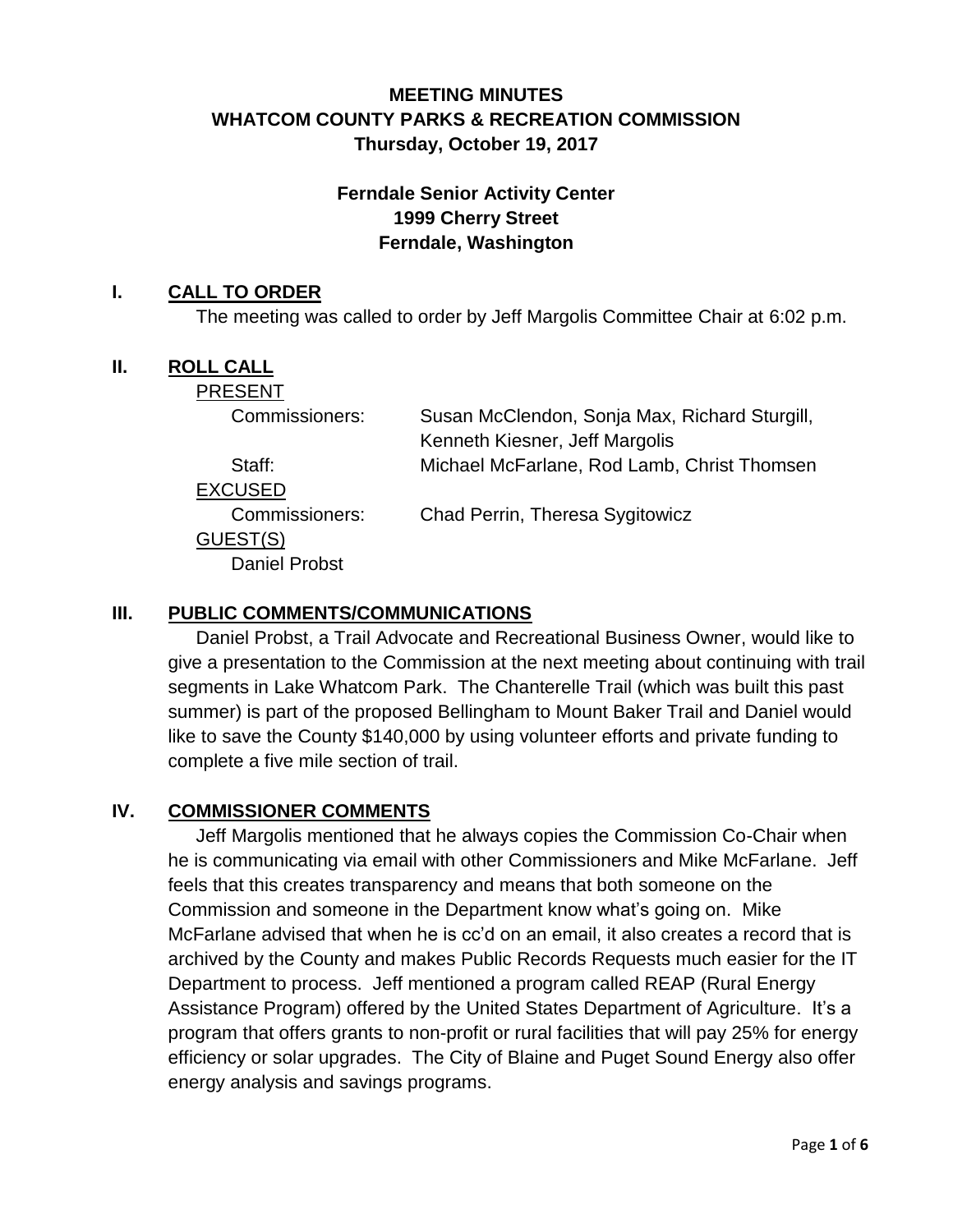## **V. AGENDA**

# **A. October 19, 2017**

**MOTION:** Susan McClendon moved to add Daniel Probst to the Agenda under new business. Sonja Max seconded. Susan McClendon moved to approve the October 19, 2017 Agenda as amended. Sonja Max seconded. The motion carried with a unanimous vote.

### **VI. MINUTES**

### **A. September 21, 2017**

**MOTION:** Susan McClendon moved to approve the September 21, 2017 Minutes as written. Sonja Max seconded. The motion carried with a unanimous vote.

### **VII. STAFF REPORTS**

### **A. Operations Report (Christ Thomsen)**

- **i. Staffing Update –** The Regional Park Supervisor position is still vacant. The position has been posted several times, but the candidates have not been the right fit for the position. The field staff is on board with taking time to get the right person for the job. The Repair Maintenance Specialist position (carpenter) was posted internally and there is a County employee who is being considered. A decision should be made in the next couple of weeks. The Park Attendant position was posted externally and 89 applications were received. These applications will be filtered down to 5-8 candidates to interview.
- **ii. Chanterelle Trail** Construction started in earnest on National Trails Day (June  $3<sup>rd</sup>$ ) and the trail was opened to the public on National Public Lands Day (September  $30<sup>th</sup>$ ). There were 1944 hours of volunteer labor to help with the construction of this trail, which is quite a bit for summertime construction.
- **iii. Fragrance Garden** The floor replacement is not complete because of the weather. The goal is to finish by the October  $31<sup>st</sup>$  completion date. Once the floor replacement is done and the new carpenter is hired, the next project will be the deck replacement at Samish.
- **iv. Water System Replacement at Headquarters –** The main office water distribution system needs to be replaced. An engineer has been hired to help with design and specifications. The job will go out for quotes in the near future.
- **v. Iron Chink Shelter –** The Purchase Order for the cultural resource monitoring was signed today. Mike needs to sign the Letter of Agreement and then staff can get going on the project. The challenge with this portion of the project is that it's affected by cultural resources and needs to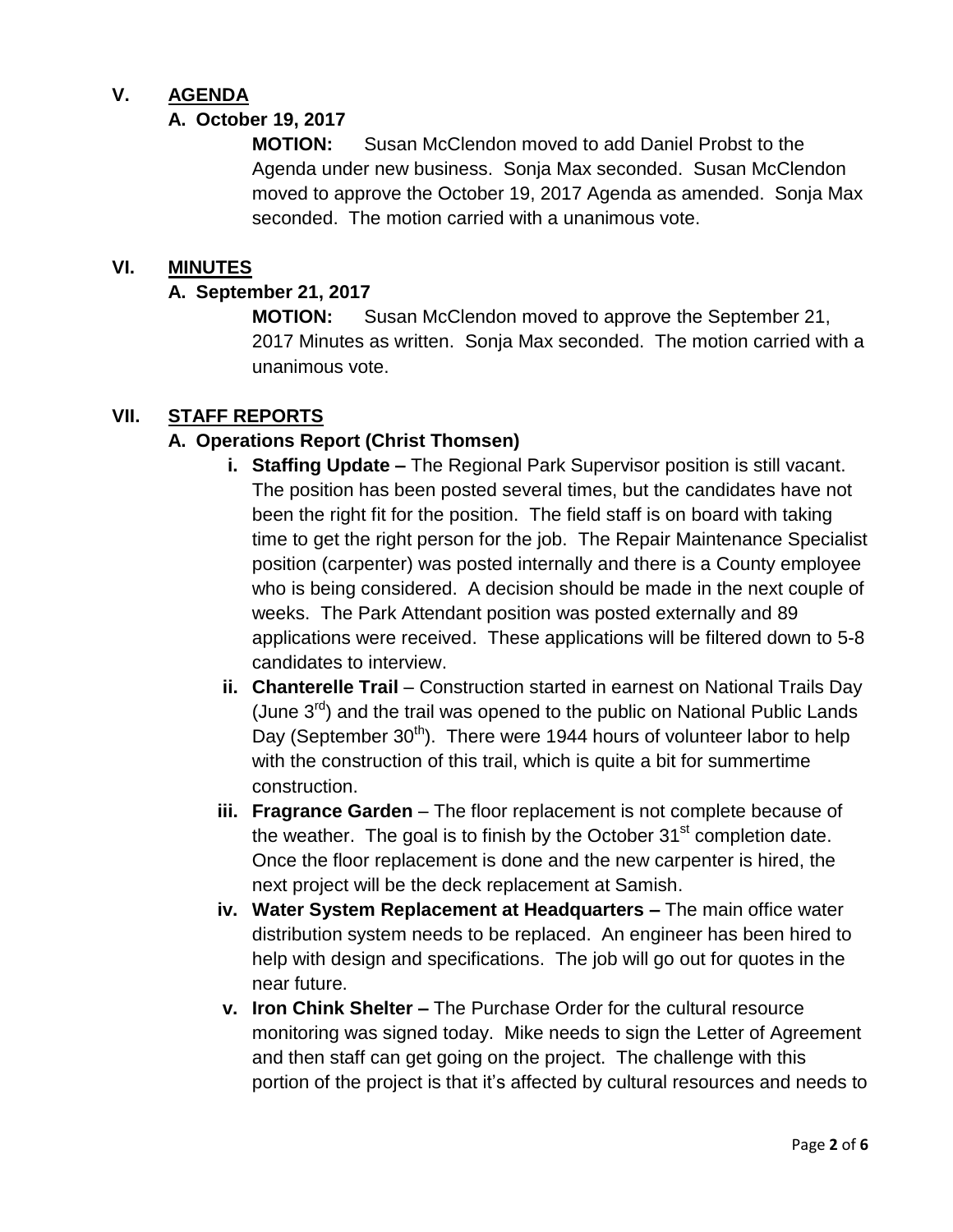be monitored while the foundation is being put in. The rest of the project is simpler.

# **B. Director's Report – Michael McFarlane**

- **i. Schedule of Meetings for 2018 –** Commission meetings are the 3<sup>rd</sup> Thursday of each month. If the Commission would like to change the dates, they need to notify Mike so that he can contact the Executive's office.
- **ii.** Whisper Lake Sewer Proposal (Bay Horizon Park) Mike will insert Federal language on the draft easement tomorrow. Then the National Park Service and the Sanitary District need to approve it. The Sanitary District was hoping to start on the sewer line before the weather turned bad, but that will not happen.
- **iii. Camp Horizon** Camp Horizon is at Bay Horizon Park and the Camp Horizon Foundation would like to extend their agreement in the park for another 25 years (this extension is a part of the current agreement). The Foundation has 5 years remaining on the current agreement and would like to add items to the agreement that would allow them to fundraise. A 25 year agreement gives the Foundation some assurance that any large donations to repair and maintain the buildings would be worthwhile. The County can no longer have agreements that exceed 5 years, so Mike has contacted the County's legal staff for direction. There are many different types of County Agreements that can be found online on the County Council's website. The history on Bay Horizon Park is that it was turned over to the County by the Federal Government with a permanent caveat that it be used for park purposes. The Federal Government still retains control of the property; it cannot be sold and easements cannot be transferred. There can be some licensing, like the Park & Recreation District providing services there, but it's very restrictive. There have been requests to use it for a school, library, and community center, and all of those requests were denied as not following the use for park purposes.
- **iv. Blue Canyon –** There's a request for an easement and some encroachment issues occurring at Blue Canyon. Parks will be working with private property owners and driveway accesses to come up with an agreement, but this most likely won't be completed until the spring.
- **v. Stewart Mountain** The large piece of timberland for sale on Stewart Mountain was purchased by Conservation Forestry. There's a planning group looking at easements and some other things, but the land will remain active timber.
- **vi. Special Event Application** The process of revising the Special Event Application should be completed in the next couple of weeks. Mike met with a couple of the departments involved and has received some changes, but is waiting on changes from the Fire Marshal. The Fire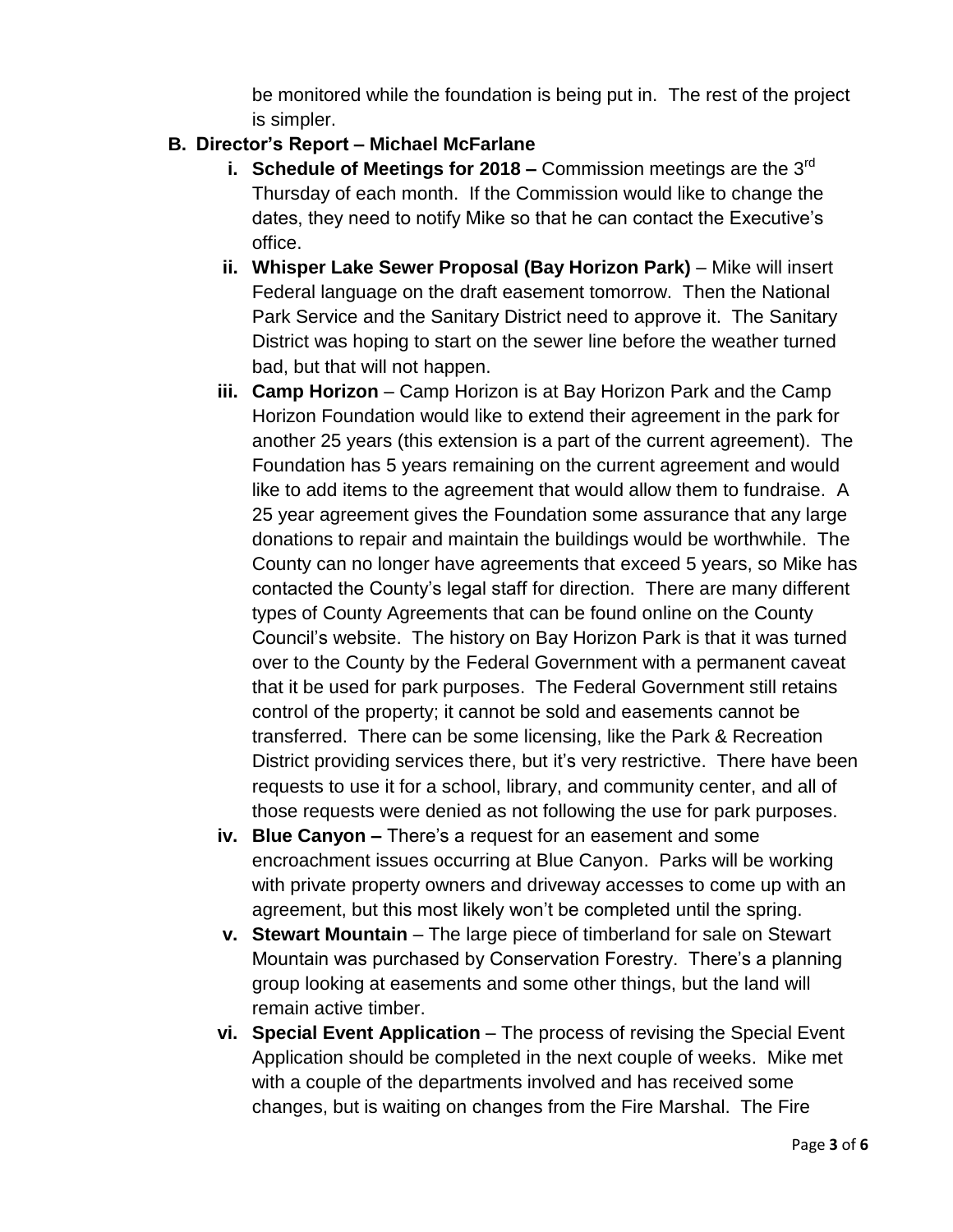Marshal's changes are some of the largest and most critical from a risk and reliability standpoint.

- **vii. Employee Testing at the Range (Christ Thomsen)**  Airborne lead and noise exposure testing will be happening at the Range in October and November. L&I came in and did some sampling at the Range, but had problems with their sampling, so WC Parks hired a consultant to look at the operations at the Range. Phase I of the testing showed there is very low exposure for our employees while sitting in the control room, interacting with customers, and occasionally going onto the firing line. The levels are also well below permissible exposure levels for routine cleaning of the range. The next step is to see what the exposure level is when an employee cleans the back of the trap at the indoor range (where the bullets are captured) and when the air filters in the air handling unit are changed. The trap isn't cleaned very often and employees wear PPE (personal protective equipment) when they clean it, but it's necessary to find out if the PPE that is being provided is the right level of protection so that employees are not being overexposed.
- **viii. State Capital Budget**  The budget has not been approved and as a result, the trail projects, the Range Roof and HVAC, and the Food Bank at the East Whatcom Regional Resource Center are not moving forward.
- **ix. Whatcom Parks & Recreation Foundation –** Mike is meeting with the Whatcom Parks & Recreation Foundation to talk about the farm exhibit at Hovander Homestead Park. The Hovander Homestead Bluegrass Festival lost about \$10,000 this year. It was a really good event and was well organized, but it was unusually hot. The Bluegrass Festival has started fundraising for next year and will decide whether or not to continue in 2019 based on how successful the Festival is in 2018. WC Parks took in \$5,700 in camping during the Festival.
- **x. Commission Vacancy –** There will be a Commissioner vacancy in District 3 beginning February 2018, as Theresa Sygitowicz's term ends January 31, 2018.
- **xi. Presentation –** Mike showed the Commission the Chanterelle Trail presentation that will be given to the County Council and the Natural Resources Committee.

## **C. Planning & Development Report (Rodney Lamb)**

**i.** Silver Lake Road & Electrical Improvements – Rod had a preapplication meeting to discuss the road and parking lot improvement project at Silver Lake. Rod requested that the current permit for the Maple Creek Campground be modified instead of starting a new permitting process. This request was granted and should streamline the process and reduce the permitting time and the consulting services cost. The plan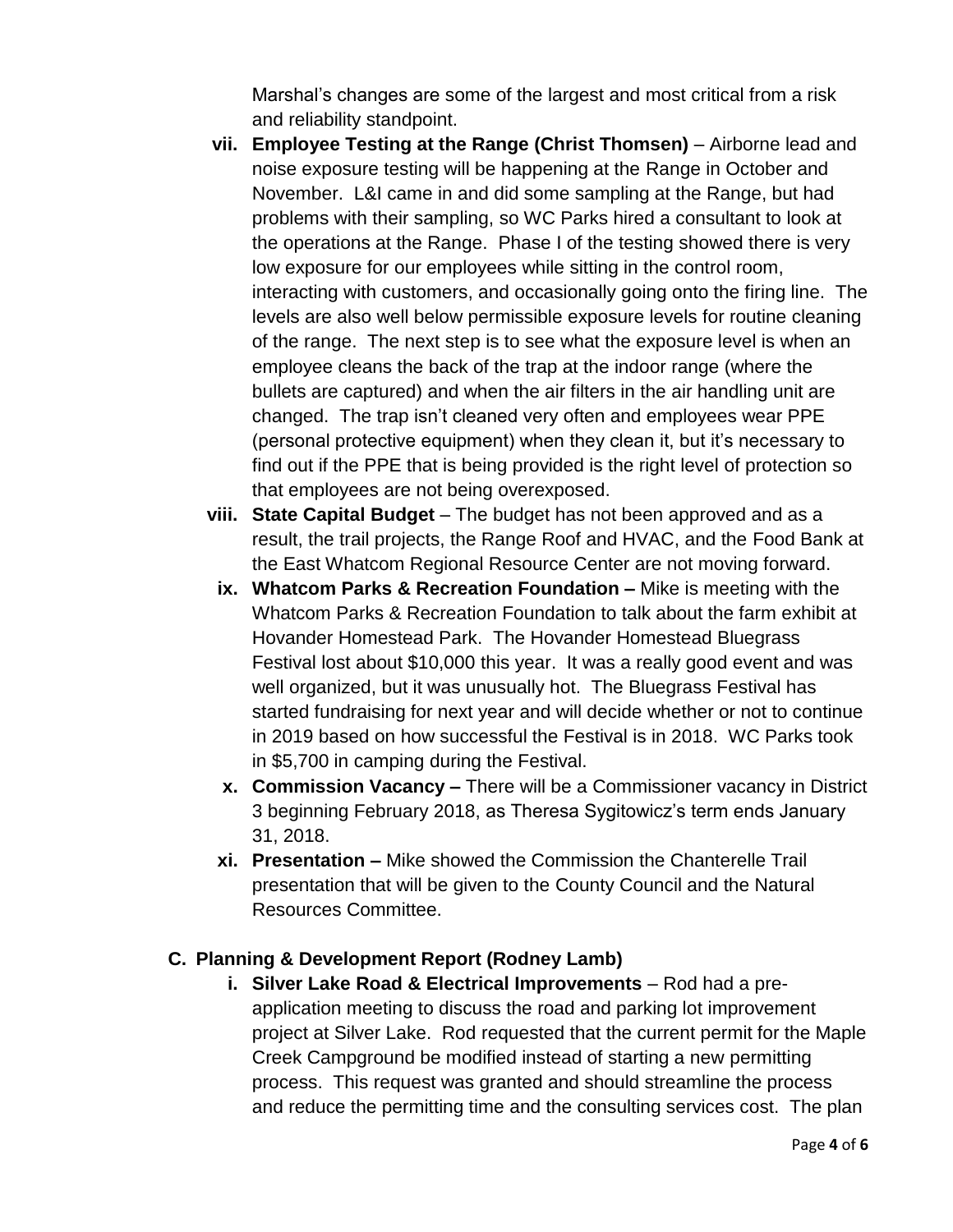is to bid the project this winter and have the contractor mobilize on site after opening day of fishing season so that the project will be completed before the camping season (roughly June 2018).

- **ii. Lighthouse Boardwalk Renovation –** HB Hansen was awarded the contract for the Lighthouse Boardwalk Renovation. There was a preconstruction meeting yesterday and the plan is to start October  $30<sup>th</sup>$ . There will be a meeting with the electrician next week to talk about the interface between the contractor's work and county performed work. The contractor plans to demo the existing deck surfacing and joists, make necessary structural upgrades, and resurface the deck with Trex composite decking. The electrical will be upgrading existing wiring to be enclosed in conduit and the number of outlets will be reduced to better serve current use.
- **iii. Maple Creek Bridge Replacement** This project is currently being advertised for bid, and next Tuesday is the bid opening. The bid is for the procurement of a premanufactured pedestrian bridge. Interest in the project has been good, as Rod has been contacted by four manufacturers.
- **iv. Lummi Island Stairs** The Lummi Island Stair project is also out for bid, with a bid opening on Tuesday. The project involves replacing the existing wooden access stairs to the shoreline with a set of aluminum stairs that will be able to withstand harsh marine environment. The project also includes an alternate bid item that involves replacing the overlook deck surface. There has been a lot of interest in this project. Contractors have indicated that completing this project in the winter is ideal because it avoids the crowds on the ferry typical of the summer months.
- **v. Nesset Farm House** Rod gave a slide presentation of the Nesset Farm House and Machine Shed restoration. The Nesset Farm improvement project is being facilitated by the County because it's a capital improvement project, but it is being paid for by the Nesset Foundation which is a trust that was established to provide the needed funding to operate and maintain the buildings at Nesset Farm.

## **VIII. UNFINISHED BUSINESS**

**A. Blue Canyon** – Jeff Margolis did not make it down to Blue Canyon to get any further information about the littering that he had reported at the last meeting. Reid Parker did go to Blue Canyon and found some trash, but nothing of great consequence. The plan is to order Park Rules signs and install them at the pathways leading to the day use area. There are three main trails that seem to get quite a bit of use, so the thought is to order between 1 and 3 signs.

## **IX. NEW BUSINESS**

**A. Daniel Probst**